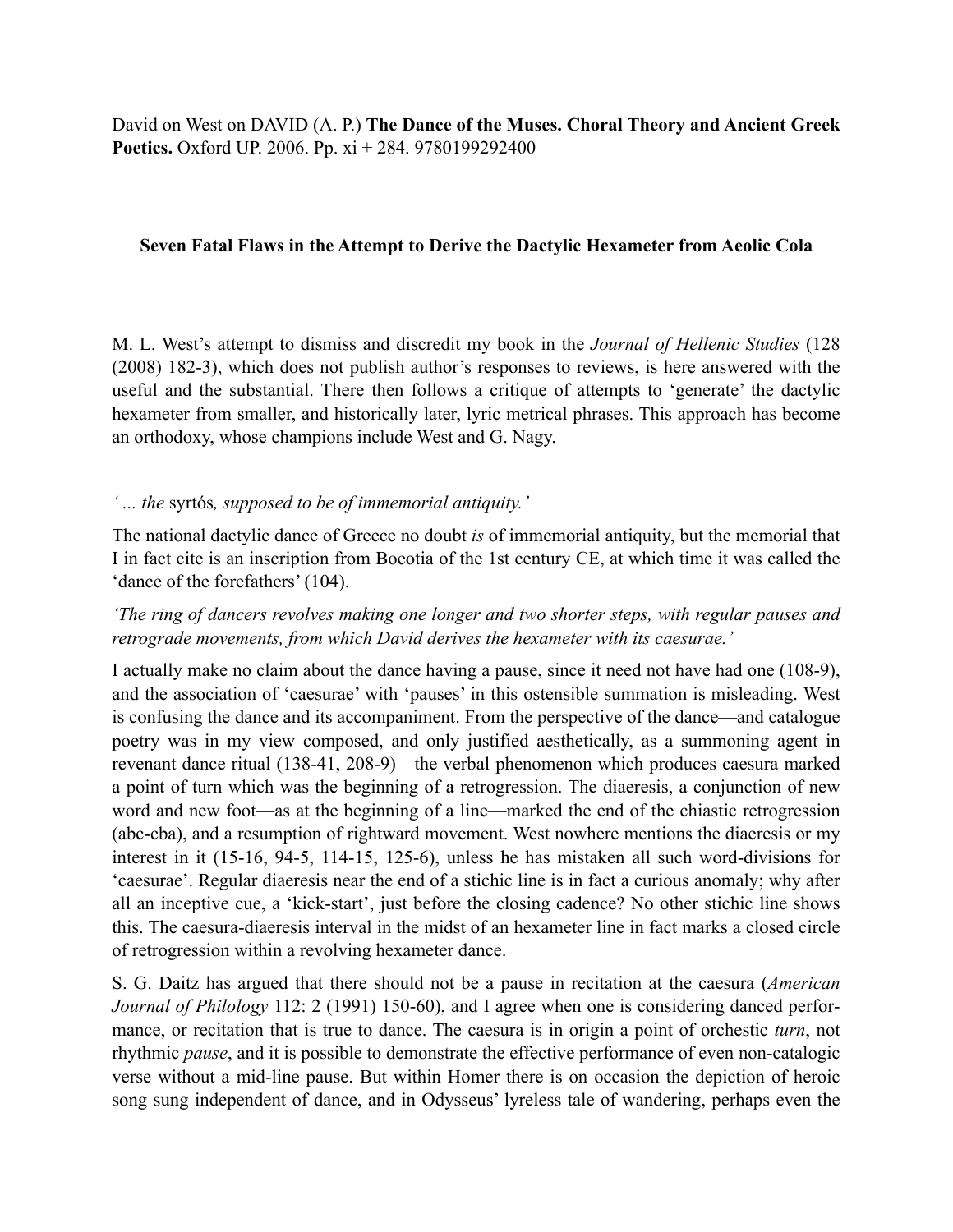depiction of a rhapsode. I think it likely that in the development that led to the histrionic use of the Homeric texts by rhapsodes, and perhaps to begin with in the scripting of these texts for them, mid-line and interlinear pauses were expected, cheated, enjambed and rewarded, just as they are in Shakespeare. Classical music derived from dance also takes pleasure in the rest and the rubato. But it is increasingly clear to me that one *could* have danced to the whole texts of Homer, without pauses, if there was enough sap in the legs and bronze in the voice. (Please listen to demonstrations of rhapsodic performance—that is, with pauses—at http://danceofthemuses.org. Also to be found posted there is a video record of a danced *syrtós* accompanied by Homeric verse.)

# *'The structure of the dance, he claims, can also account for such stylistic features as recurrent phrases, ring composition and narrative inconsistency (41-2, 47-8) ...'*

If one looks at the passages cited, there is no claim attributable to me, or to anyone else, about 'narrative inconsistency'. I myself and many others do not find it in Homer, in such a way as to cause unease. In one of the cited passages I requote a phrase of D. M. Shive's, which I had earlier mentioned in the following way: '"Formulae are repetitions": in its origins, oral theory presumes to apologize for what some modern *littératteurs* perceive in Homer as his "characteristic inconsistencies and inconcinnities".' (15) It is oral theorists who begin from a perception of 'narrative inconsistency' in Homer, and a number of other blemishes besides, which they used to justify in comically patronising ways. (Nowadays they tend to be *nouveaux littératteurs*, deploying the word 'tradition' where it suits them—in interestingly patronising ways, but at the expense of any logically defensible oral theory of actual composition-in-performance.)

#### *'Parry's theory of oral composition ... is accordingly redundant, a pernicious 'fantasy' (48, 208).'*

The 'pernicious' is all West, none David (as his quotation marks passively suggest). The lady doth protest, methinks.

### *'... he does not claim that Homer necessarily intended his poems to be danced, and is vague about when and how versification became independent of the dance.'*

Homerists discredit themselves before an intelligent public, if not before each other, by responding to questions about dates. As long as classicists in general depend upon the house of cards that is the Egyptian chronology, supplied by exogenous and theoretical archaeologists, they will have to live with a 'Dark Age' of Greece; whereas the facts on the ground are that Mycenaean objects are found contiguous with archaic ones, and sometimes above them. (The 'heirloom' theory of such objects already has this public nodding, without, thankfully, meeting our eyes.) So much for 'when'.

But the questions of 'when' and 'how' are indeed subtle when it comes to a question of versification, or more generally, 'music-making', where there is a departure in performance practice from accompanying a dance. We have ample experience of this: to this day we sit in a concert hall, and call a seated ensemble an 'orchestra'. But the fact that J. S. Bach may have sat alone at a harpsichord when he composed, did not prevent dancers' feet from animating both his fingers and his sentences, when he wrote a minuet and gigue. When and how did modern classical music lose its directly generative connection to dance?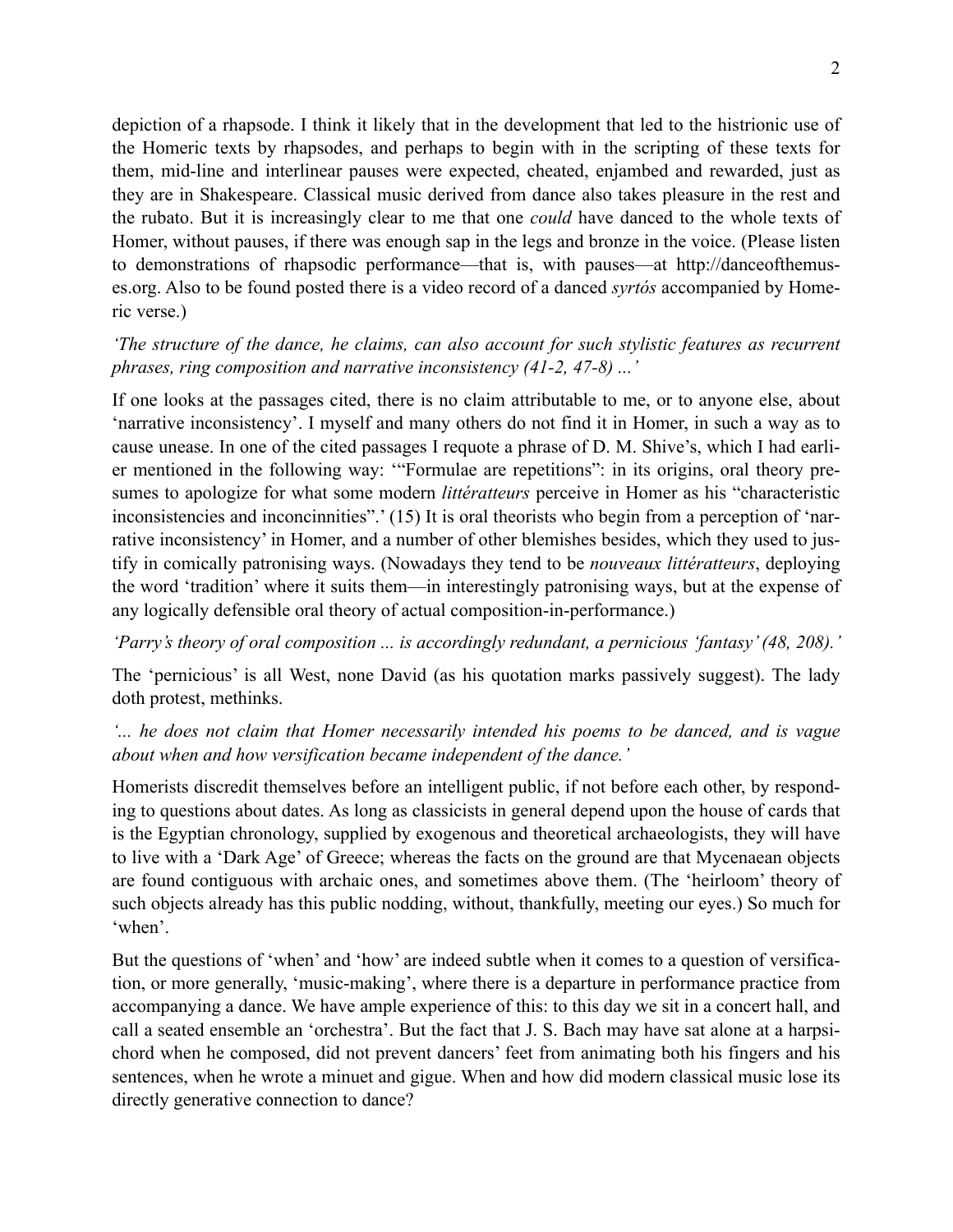Development in a genre, which implies at least a relative chronology, is not so difficult to discern. An increasing sophistication in metre makes it easy enough for a beginner to be able to distinguish between Stesichorus and Pindar, or even early Pindar and late. West and other oralists, playing in the shadow of A. Meillet, attempt to 'derive' the hexameter from smaller lyric units. The hexameter line is not conceived of as a whole; it is, rather, a sort of amalgam of lyric segments, whose lengths happen to generate the familiar caesura and diaeresis points of the line. Here are the facts: lyric texts followed epic ones, and primitive lyric preceded complex lyric. So where did Homeric epic, the fully fledged chicken rather than the egg, come from? This is admittedly a mystery. But let us call it a happy, or a profound mystery. How does it help to put lyric first, in some proto-, ultra-primitive form with no conceivable exemplar—and make historical judgements that are not so much inverse, as literally perverse? Were the lost lyric forms complex and sophisticated enough to produce the panoply of epic rhythms and diction, only to revert to simplicity in the face of Homer, and recomplexify over time in the hands of Pindar and Sophocles? And why did these prehistoric lyric cola not agglutinate into other forms than the dactylic hexameter?

Extant lyric cola do not display the extravagant phonological adjustments, such as metrical lengthening and shortening, that epic lines do. As P. Chantraine concluded, 'il apparait que le rhythme naturel de la langue grecque s'adaptait mal à la métrique rigide de l'hexamètre dactylique.' (158) There is a deep fallacy in the notion that language-driven metres like Aeolics could be used to generate a metre whose extant poetry ubiquitously displays extravagant distortions of language. The extant texts of Homer cannot be composed of traditional formulas, if it was combinations of formulas well-adapted to the rhythm—lyric cola—which originally generated the hexameter. I shall say more on this in the epilogue.

### *'D. describes [W. S.] Allen's work as 'unimpeachable' (16, cf. 68 ff., 264), but it was in fact convicted long ago of being based on circular reasoning (*Gnomon *48 (1976) 5-8) and is generally ignored by specialists.'*

West appears to have made a career out of descriptive arguments—or better, descriptive judgements—but he does not seem to know how they work. In this case he seems to think that they are deductive. Perhaps he has not thought through the nature of descriptive accounts of phenomena, whether in linguistics, where the results have of course been admirable, or in description generally. One first intuits a pattern in the phenomena; one then *looks* for it, and for evidentiary consequences of it. There was nothing deductive about the original claim that Sanskrit, for example, may have been cognate with Greek. The more and more disparate phenomena that seem to answer to a proposed rule, the more persuasive the rule will be, to the users, academic or otherwise, who validate it. The process and the argumentation are therefore *necessarily circular*. (The circularity can be seen in the very concept, 'descriptive rule', if one unpacks it. Obviously that does not mean that there are not descriptive rules, or that our grammars are disqualified. The circle is indeed a divine figure.)

What distinguishes genuine descriptive accounts in linguistics from normative ones, masked or otherwise, is *demonstration*; not by logical deduction—where a charge of 'circular reasoning' would naturally carry its weight—but by example. Individual and specific example is the only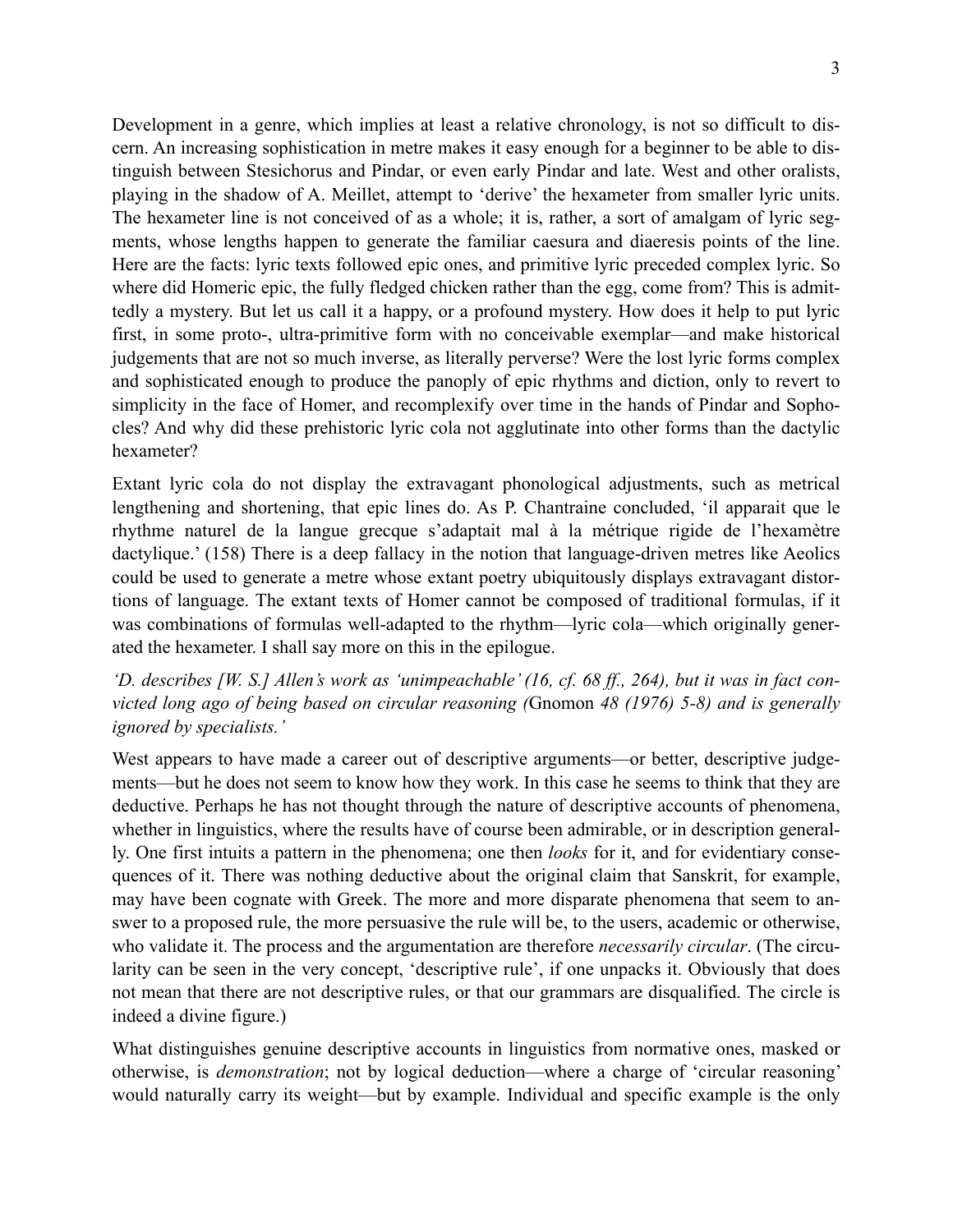recourse for a descriptive account, and there is no substitute for judgment in this kind of analysis. But analysis it is. The new theory of the Greek accent, after its historical and synchronic exposition, is ultimately demonstrated by samples of epic and lyric poetry—where the quantitative patterns are overlaid by positions of stress—which disclose, for the first time in modern history, that they are musical (115-37). Ancient Greek, alone of all known languages, living or dead, is supposed to have displayed no relation between its prosody and the performance of its poetical texts. (This has not made modern classical scholars shy, all the same, when they interpret performance texts from Homer to Aristophanes.) Unfortunately there are no set criteria for what constitutes a 'musical' pattern, but the charts I drew up in graduate school for this book seem to show something obvious, and more importantly, something compelling. A new tonal theory of the Latin accent (75-9) is also based on the analogy of the Vedic *svarita*, and so buttresses convincingly the only sort of demonstration possible in all such descriptive claims: a breadth of cover for the account shown by individual and specific example. My account vindicates those ancient grammarians who described the Latin accent in the tonal terms with which Greek was described. I hope that readers will look to these demonstrations, unrecognised as such by the reviewer, if they wish to look to the heart of the matter.

As for the reception of Allen's work on stress, the true specialists have never ignored it: it is highly respected among linguists, if not among what remains of the inheritors of classical philology, and their echo chamber. It was reprinted to considerable professional acclaim in 2009. As you may have guessed, the review in *Gnomon* 1976 of Allen's stress theory is in fact *West's own*. His prosecution of 'circular reasoning' need not in fact be wrong; it is instead pointless, and rather childish. Thankfully West is not always successful in his attempts to discredit others' work. I rather endorse the judgment published eight years later by A. M. Devine and L. D. Stephens (70), where the stress theory in Allen's *Accent and Rhythm* is described as 'the first work in the field of Greek metre that can truly be said to understand the requirements of scientific method and theory construction'.

*'In D.'s version pitch and stress are brought together in one system: the most prominent syllable in a word may be the one on which the high tone falls, but if it is succeeded by a long syllable, the latter, which carries the falling pitch after the acute, wins the greater prominence.'* 

The reason for this victory is that the downward pitch-glide combines in this case with longer duration. When the succeeding syllable is short, the rising pitch-glide (acute) predominates.

*'Like Allen's theory, this is not supported by any phonological evidence or ancient testimony (indeed, D. gives a badly distorted acount of what the ancients meant by 'barytone'), but is devised to humour the Anglophone hankering after a stressed ictus.'* 

West seems to have skipped a whole chapter in the book replete with ancient testimony, about the nature of the harmonic accent that was described by authoritative native informants as *barus*, or 'heavy' ('The Voice of the Dancer: A New Theory of the Greek Accent', 52-93 *passim*). Sources include Glaucus of Samos, Plato, Aristoxenus and the Thracian Dionysius. All confirm that the *barus*, one of the twin components of *harmonia* along with the *oxus*, was not, as now, understood to signify 'low-toned' or 'unaccented', but to refer to a 'leveling' or downward pitch-glide, where the *oxus* referred to a 'tensed' or rising one. This evidence is univocal and uncontroversial,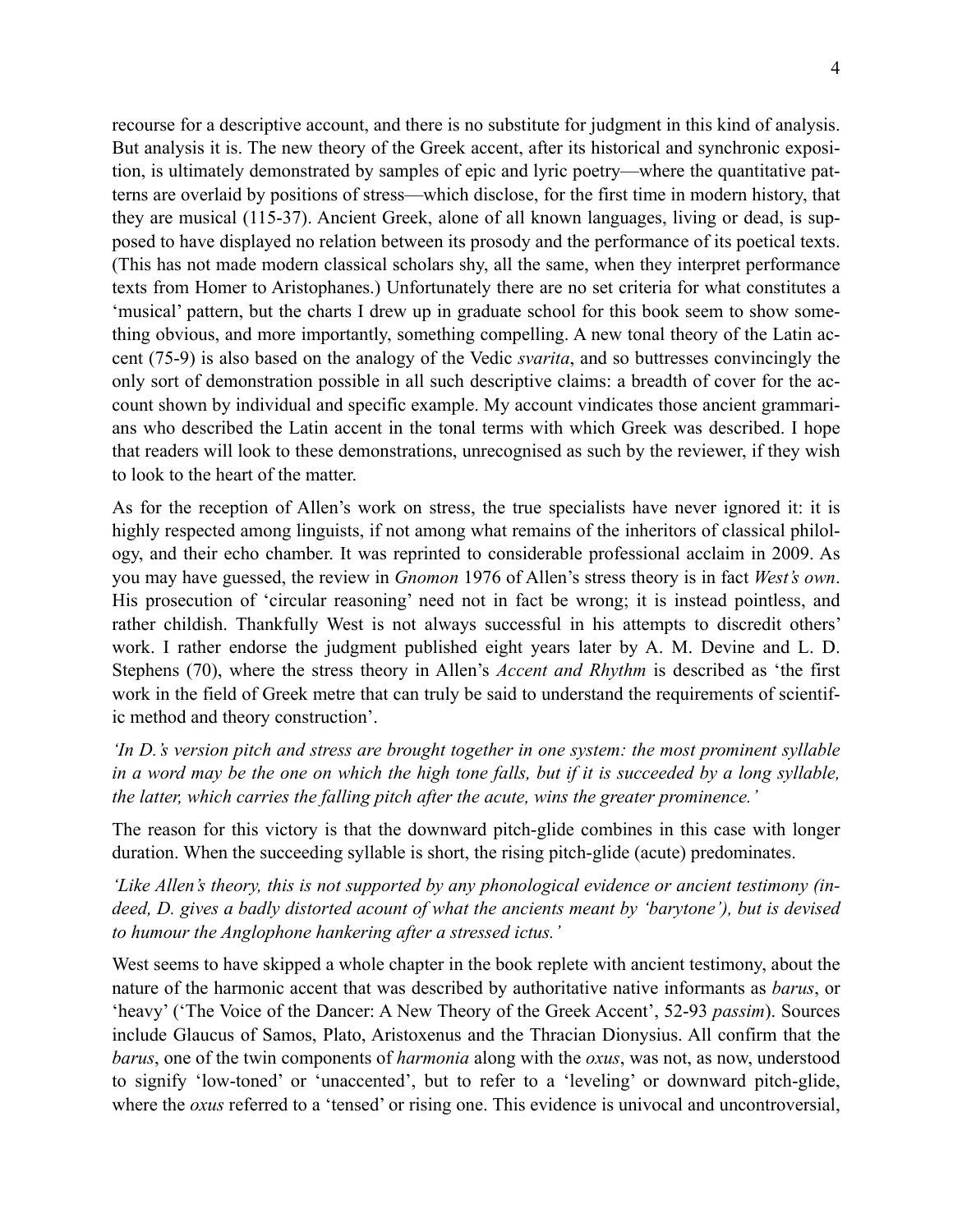albeit badly neglected. I show that Allen's claim that there was a down-glide in Greek cognate with Vedic, is heavily supported by history, and not just common sense. Unlike Allen I extend the analogy fruitfully also to Latin and to classical Sanskrit, in such a way as to reformulate their accent rules in terms of tonal stress (75-9, 83-4). One likes to think that there is a place in philology for 'cognates', in the context of reconstructive history, alongside the far more dubious class of provenance claims (3-6).

My historical argument for Greek is corroborated by the synchronic accounts of A. H. Sommerstein, P. Sauzet and C. Golston (80-2), all of whom call attention to a falling glide as a separate accentual feature from the rise, and two of whom suggest that it is accentually prominent. This sort of corroboration obviously lends credence to a non-standard historical claim.

It is therefore not at all clear what West could mean here by 'phonological evidence'. It is true that classical Greek does not show some of the characteristic features of stress, such as weakening or shortening of unstressed vowels and syllables. But neither does Latin! And moderns almost universally suppose that classical Latin had a stress accent. Hence there is no 'Anglophone hankering' (!) in my work. Both the Greek and Latin accents do show these characteristic features historically (83), or prehistorically in the lay sense; but in the recorded period, they show a culminative contonation, which has a dynamic property that can reinforce metrical ictus, without diminishing the value of neighbouring syllables. This lack of diminution in unstressed syllables is the key feature that allows classical Greek and Latin metres to be 'quantitative', like dance metres, but quite unlike English and other poetic metres. (The classical period of the culminative contonation in Greek and Latin appears to have been both preceded and succeeded historically by periods of a stress prosody which does exhibit the characteristic diminishing effects on unstressed syllables. The nearly simultaneous appearance and disappearance of such a contonation in Greek, Latin and classical Sanskrit, constitutes an historical-linguistic puzzle.)

### *'[D.'s theory] yields, for example, a stress on the third or sixth thesis of the hexameter whenever the word before the caesura or at line-end falls into any of a range of accentual patterns.'*

This is in fact the demonstration in relation to a descriptive account to which I earlier referred. The phrase 'before the caesura' is highly misleading. The caesura, unnoticed and unheard of in the ancient world prior to the writings of Aristides Quintilianus, is not a structural feature of epic verse, but a 'side effect' of other forces in the verbal accompaniment of a danced hexameter. It is in fact the accentual pattern of Greek, according to the new theory, that *causes* the two types of mid-line caesura (111-12, 118-19).

*'However, the scheme frequently fails to produce this happy result, and when that happens we should admire the poet's skilful art of variation, his mastery of counterpoint and syncopation (121, 135-7, 249-51).'* 

This is simply silly. I doubt I could have been clearer: 'my claim is for a *musical* reinforcement of ictus by prosody in Homer, not an *automatic* one ... in effect, the musical prediction is for *variation*, while variation itself presumes a predominant pattern.' (121) If there is no variation, there is no music—never mind 'skilful art' or 'mastery of counterpoint'. Perhaps classics schoolchildren trained to 'scan' each line with a stress on every thesis could confuse the sound they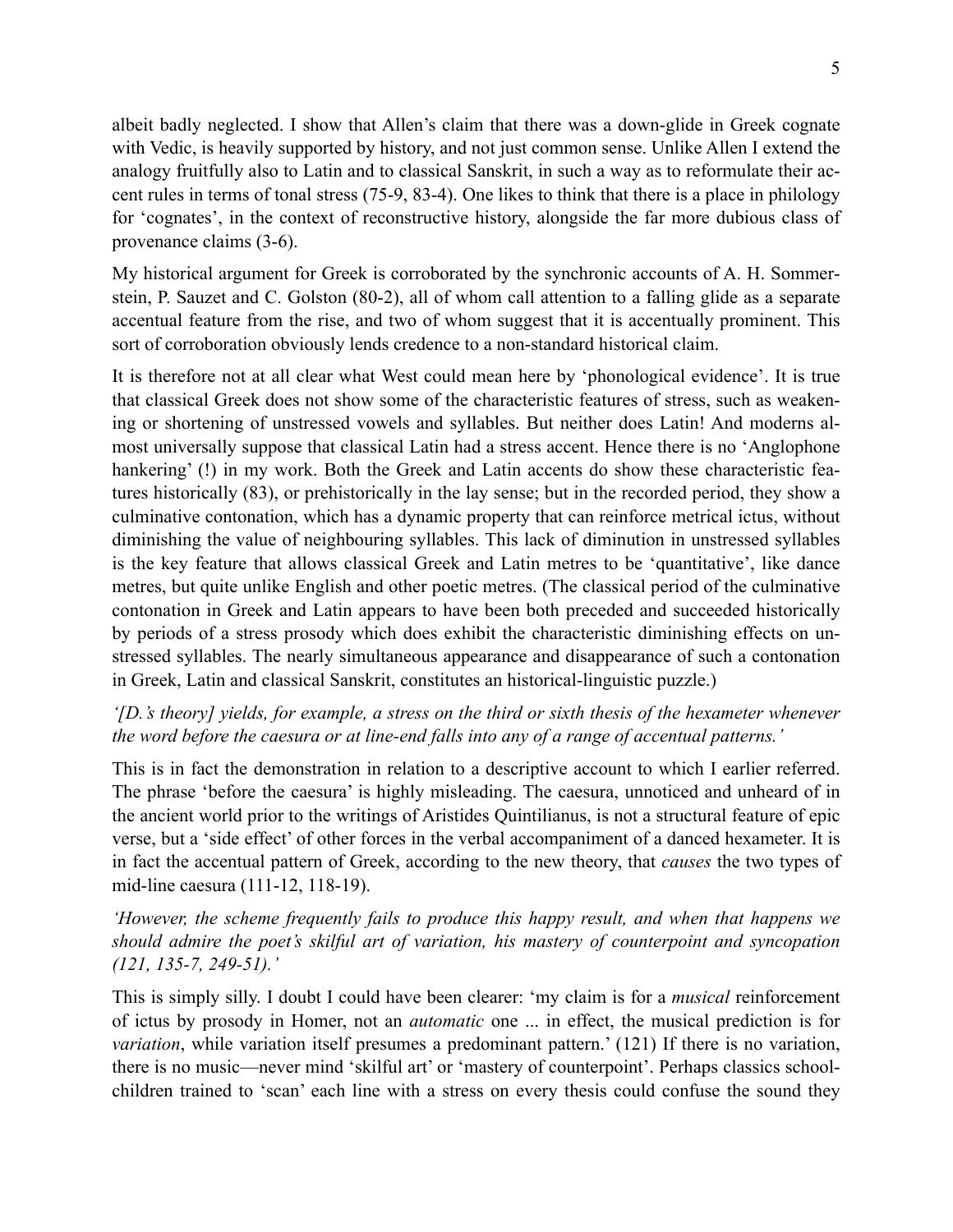make with music or poetry, but no-one else on the planet would. In other words, if there were no syncopation demonstrated in the relation of word dynamics to the dance pattern, the new accent theory would surely be wrong. On the other hand, if it turned out that syncopation predominated, the theory would also surely be wrong. (There are exceptions to this rule: a sarabande shows a regular syncopation on the second beat, responding to a step in the dance, 94-5.) Where there is variation, perhaps in particular when it is *words* rather than pure tones that are reinforcing the metrical pattern, one should of course look for *significance* in the variation; and I do. But variation is a local phenomenon, dependent on a local creation of expectation (150-1). There is no rote code here for the critic of Homer.

For the record, in the passages I analyse, a prominence according to the new theory occurs in the third thesis 39/52 times (75%), and a prominence in the sixth foot 49/52 times (94.2%). By contrast, the figures for the written accent in the third thesis and the sixth foot are, respectively, 16/52 (30.8%) and 34/52 (65.4%). According to the orthographic accent, therefore, more than a third of the Homeric lines show no prosody at all in the final foot, and only a minority at midline. Such numbers make no sense, if one assumes that Homer's lines had a musical purpose. The former numbers, however, bespeak the sense and presence of music.

*'D. thinks that his system has some applicability to Latin too, and that in* arma uirumque cano *there was not, as we all suppose, any clash on* cano *between accent and ictus—that would 'spoil' the caesura (77-9).'* 

The new theory for Latin, formulated in terms of the Vedic contonation, says that where possible the voice must rise in pitch on the second mora before the ultima. The thing that simplifies the Latin rule in relation to the complexities of Greek is that there is no regard in Latin to the quantity of the ultima. When one applies my prescription for Greek—that when the down-glide of the up-and-down contonation happens to coincide with a heavy syllable, it predominates over the rise, but not otherwise—we generate the received rules for stress in Latin, for all shapes of word but one: the iambic disyllable (for example, *canò*). That is, we correctly predict *Cícero*, *Cicerônis*, *níhil*, *côrda*, *râri* (78). Only in this one species in all of Latin, the iambic disyllable, the down-glide must occupy a long ultima. By contrast, in a pyrrhic rather than iambic disyllable (for example, *nihil*) the rule predicts accent on the penult.

The opening half-line of Virgil's epic is itself strong evidence that in classical Latin, the ultima of iambic disyllables was accentually prominent. Iambic shortening in the historical (that is, prehistoric) picture suggests that the old Latin instinct eschewed an ultima accent. But consider the claim that West espouses: he asks us to believe that in the first mid-line cadence of Virgil's epic, the poet (for no reason useful in interpretation) composes a prosodic emphasis on the *second short of a dactyl* (the penult of *cano*). This is patently the weakest and most transient part of the foot. Reinforcement of the *first* short is an acceptable anapaestic sycopation, but rare at this cadence point of the line (161), where one naturally expects reinforcement of the ictual thesis. It is all very well, perhaps even intellectually sexy, to entertain 'a clash between accent and ictus'. But from the perspective of actual rhythm and human performance, this particular proposal is preposterous. It is not impossible in ancient verse to stress the second short of a dactyl; I myself discuss a striking case in Pindar's *Pythian XII* (268). But the claim that the first cadence of Vir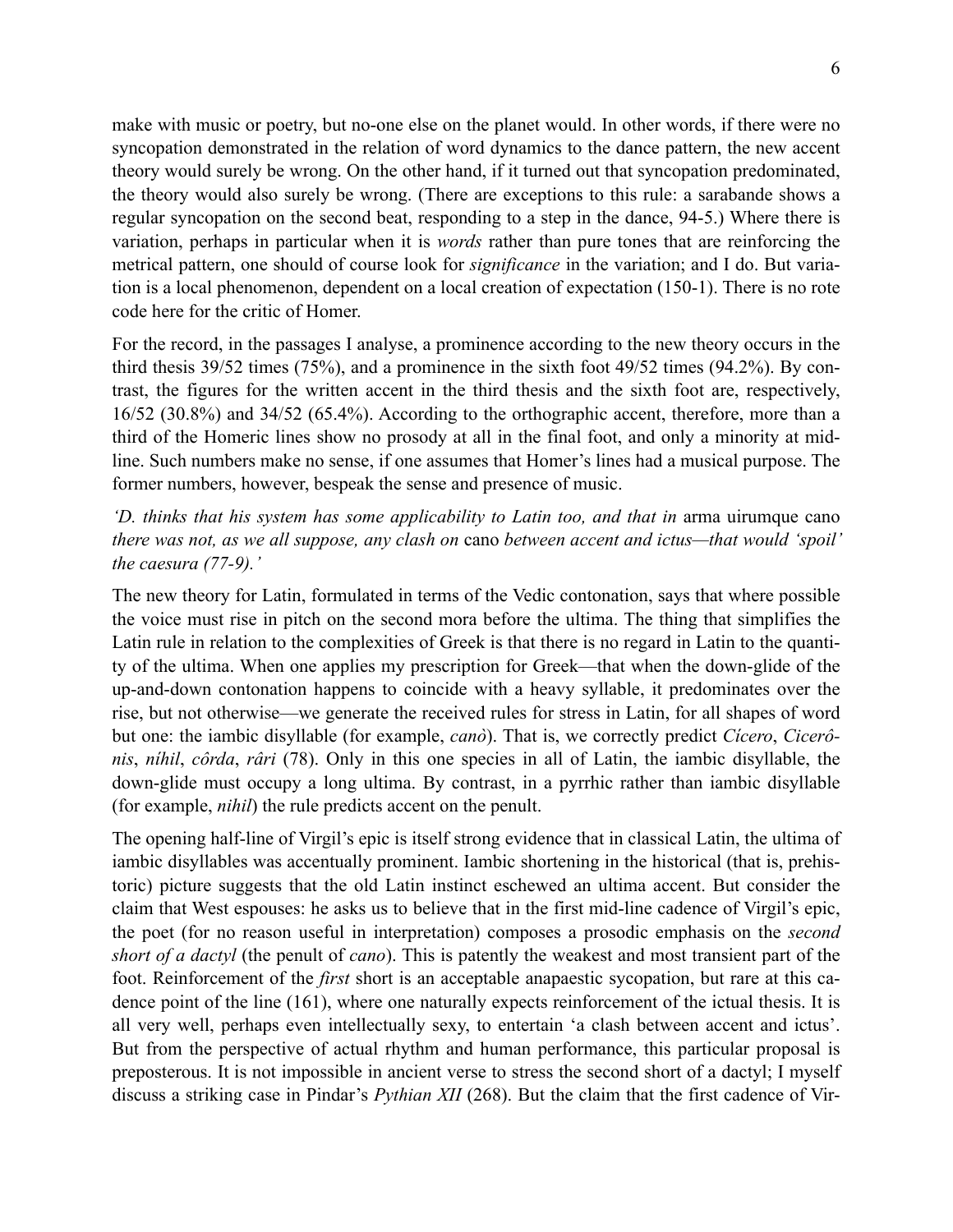gil's epic is such a rhythmic malapropism—no matter what it is that 'we all suppose'—is simply, and very simply, absurd.

# *'The hypothesis about the hexameter's connection with the* syrtós *is interesting, but neither new nor verifiable.'*

It is hard to fathom a criticism that an idea is not new. The connection between dance and verse is as old as the hills. If West and his ilk are happy to keep propagating the once-upon-a-time new ideas of M. Parry, there are many of us who might rationally choose the hills, however nouvelle their touristic facade.

**Absolutely no aspect of oral theory has ever been** *verifiable*, let alone *verified*. **Absolutely no ancient evidence** has ever been reputably adduced in favour of it. When it is understood that there is not really a competing suggestion, and that oralists have simply ignored the evident connection of the isometric hexameter to dance in their theorising, perhaps my argument will be entertained at least with the suspension of incredulity which once greeted Parry's theory, and did not immediately dismiss it as about so many monkeys at typewriters, generating a poetic encyclopaedia over the extensible centuries of a 'Dark Age'.

I take pains in my Introduction (1-21) to establish exactly what sort of argument I am making, and what sort of argument I intend to be replacing. It helps that they are arguments of the same kind: that is, arguments by *comparison*. Repetitions of various kinds in the text of Homeric epic are supposed to have been produced by the same forces as produced allegedly similar repetitions in the stultifying yarns of modern Bosnian guslars. As I say, 'Parry's theory is in no sense falsifiable. The only possible argument against a particular comparison is a better one, and judgement in such matters is only partially apodeictic.' (8)

But it is reasonable to expect that a successful descriptive argument will spread its wealth through illustrative resonances in the phenomena, which in turn redound upon itself. Nothing at all of this kind happens in the case of oral theory. Obviously there have been many books and articles written in the last 75 years that have contained insights into Homer; as I have said to one of my benefactors, we stand on the shoulders of giants. Not all of us could have compiled the compendia of Professor West. But all of them, it seems to me, reflect what I say about the seminal works of G. Nagy and J. M. Redfield: that nothing insightful in their dictional analyses depends at all upon the faith-based caveat to oral theory appended preemptively to their works (168).

And when the phenomena are asked to respond to the theory, the theory rebels. How else can one interpret an ad hoc proliferation in the definition of a 'formula', the central concept in any oral theory? The multitude of purported definitions, by otherwise credited scholars, is itself a sign of the failure of the theory when applied to Homer. The 'economy' of formulas is not negotiable, it cannot be 'softened', for anyone who adopts a non-literary paradigm—that is, a paradigm where composers do not always *choose* what they say—for the Homeric poems.

In any imaginable story, play, novel, film or TV show, there will always be recourse to 'tradition' in the interpretive act. What must be untangled in Homeric studies is the bewitching and yet soporific tether to the notion of 'traditional diction', provided by oral theory, which has never in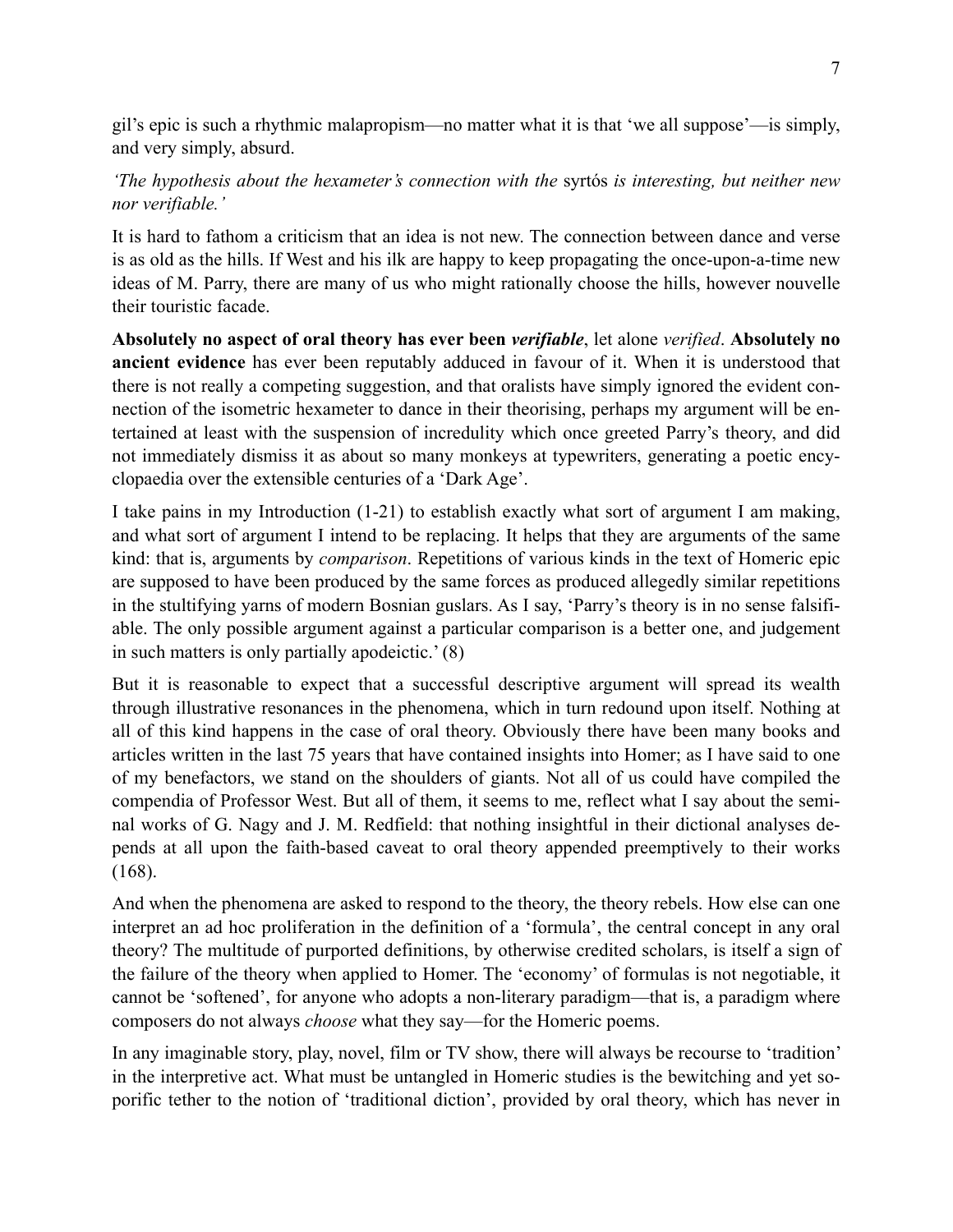fact played a logically direct part in any critic's analysis, but has merely stood there alongside, as the silent witness to substantiate what is, after all, pure speculation—however insightful such speculation may be. Let such critical speculation about Homer, analytic or neo-analytic, stand on its own merits, as criticism of other authors does, for once and for all. And thereby let tradition at last become a serious subject for Homerists. (It is a paradox in the interpretation of tradition as such, that those words and phrases frozen in Homer, which were only conjecturally understood in classical times, were the ones most likely to be traditional.)

'The hypothesis about the hexameter's connection with the *syrtós*', by extreme contrast, rewards us and redounds immediately and profoundly. We understand immediately an otherwise obscure fact: why the hexameter is built upon the dactyl, an isochronous foot born in dance, which is still the basis of modern Greek folk dance. Meillet described it as an 'innovation du grec' (158), but the dactyl is better described as an anomaly rather than an innovation; contrasting time pulses are the rule in Indo-European metrics, and speech-driven metres generally. (Oral theory has nothing useful to say about linguistic dactyls, the thing under its purview most in need of explanation.). We immediately understand why the line, conceived as a whole rather than an amalgam, should exhibit a break defined by the trochaic caesura and the bucolic diaeresis—a break without example in any other stichic line—if these represent the tropic points in a particular circling dance that is still observable in Greece. Oral theory merely accepts these breaks as 'traditional' templates, and some, as I mentioned, suggest that they are lyric construction joints, based in a completely fictitious lyric phraseology that is supposed to have predated and even constructed the dactylic hexameter. There is no such fantasy-mongering in choral theory. Choral theory rests on the assumption, justified historically and within the Homeric poems, that the *dance came first*, and that no amount of academic theorising, with or without intrinsic data or extrinsic testimony, has the power to generate a *still extant folk dance*.

Anyone who has sung verse and chorus of a Christmas carol understands that one does not have to explain repetitions in the accompaniment to a round dance: one should rather have to explain the lack of them. At the level of the syllable, the phrase, the line, in chiasmus and in ring composition, and even at the level of narrative theme, the choral theory of Homeric composition *answers*. Oral theory once saved Homerists from the public smirk that was the 'Homeric Question', but the twentieth century in our field will sadly be remembered for oral theory instead. Once the connection registers between Homeric rhythm and form and that of the round dance, no amount of watering-down will be able to save Parry's theory and its reception from daylight justice, and a historical hangover.

### *'Even if there is something in it, it cannot support a reductionist theory of the dactylic dance-step as the source of all Greek metre.'*

I do not espouse a reductionist theory in my book. The main point about aeolic rhythms is that they represent an attempt to 'rein the dactyl in', for the sake of the lyric, tragic, and comic dances that moved more and more to speech rhythm. West has apparently not grasped this feature of my analysis (236 ff.). Sources are things to divert from, as well as draw from. The epitrite was already a way to cadence a dactylic run; but in the archetypal glyconic, the sole dactyl was always immediately abutted by a cretic, which, in its true and physical sense as a dance movement,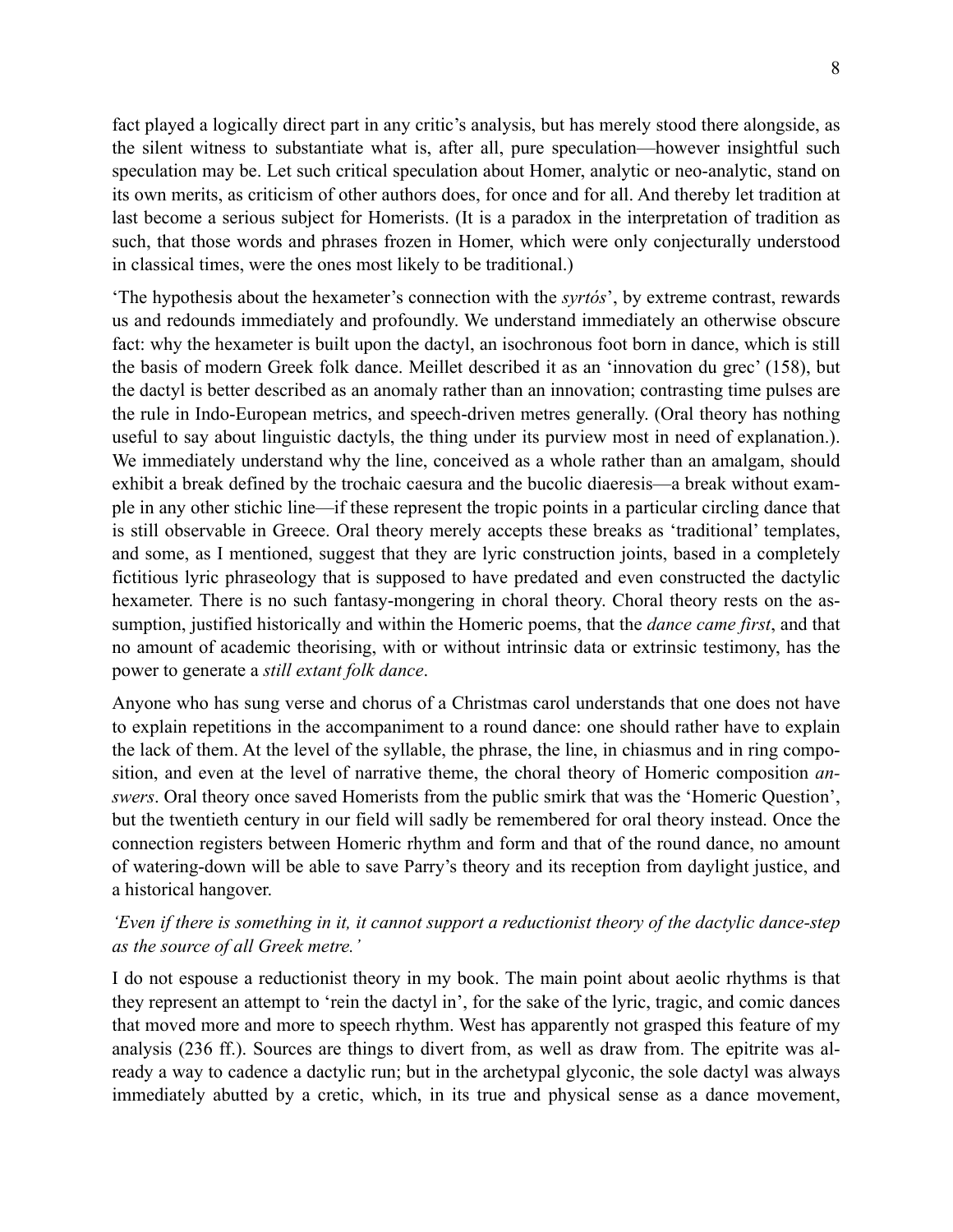short-circuited the dactyl's urge to run. Once upon a time, the dactyl was everything. In the attested historical period of lyric development, the dactyl increasingly became a *foil*, as Greek poetry began to explore its linguistically iambic rhythms, even in fully choral performance, and often sought to confine the dactyl—a dance and not a speech rhythm—within the strait-jackets of the expandable glyconic and the cadential pherecretean. (See 'The Lyric Orchestra', 215-69, *passim*.) Expansions were of course sometimes dactylic, and the Greek tragic and comic experience was richly characterised by extended and virtuosic anapaestic runs. But there was a definite development from a definable origin.

*'The accentual theory is without merit and involves much special pleading. Is there then anything of value in the book? As everything in it is based on those two theories, I am afraid the answer is no. OUP was badly advised in this case.'* 

My dissertation was read and enthusiastically approved by the late A. W. H. Adkins and D. Grene, and chaired by P. Friedrich at the University of Chicago. My outside reader was G. Nagy of Harvard University. The manuscript was reviewed and approved for OUP, with calls for minor revision, by two British scholars highly qualified to judge it on its merits, who, to the best of my knowledge, had no prior acquaintance either with me or my work. I am deeply grateful to Oxford for agreeing with the judgement that it should be disseminated. There is in fact in my book a new and soundly argued theory of the accents of ancient Greek and Latin. Splash the headline! Every century is a new one for Classics departments, and perhaps this one will be a century for performers.

It is time for 21st Century Homerists to ask the following question in the most direct and unblinkered way: what exactly about Homeric poetry, in its broad and fine structure, is a theory about its oral, extemporaneous composition by anonymous bards, as part of an unkown and historically unattested tradition alleged to span uncharted centuries, supposed to be trying to explain? What exactly is meant to be illuminated about the extraordinary Homeric art works that we continue to read, study, and enjoy, by a comparison with stultifying orally extemporized yarns from Bosnia? I am not here going to refute the assertion of 'economy' that is, logically, the central pillar of Milman Parry's output. All it has ever been is an assertion. I learnt the formal refutation twenty years ago from David Shive's book, *Naming Achilles* (OUP 1987), but the latest thing appears to be Rainer Friedrich's *Formular Economy In Homer: The Poetics of the Breaches* (Verlag 2007). Friedrich is led to describe Homer's text as 'post-oral'. But without the economy of formulae that alone makes extemporizing possible, cognitively, there is no reason to connect the Homeric texts to any sort of extemporized origin. To judge by recent opinion, of every stripe, they no longer need an apology for their style. With far better justification would we call the Shakespeare Folio, in relation to historical performance, the composers who produced classical music in relation to dance, and the storytellers who published serialized novels in the 19th century, 'post-oral'.

Most of you will have heard of Homeric 'formulas'. Homer repeats a number of short phrases, and sometimes whole lines and series of lines, in the course of his compositions. Why? We should note that it is misleading to refer to these repeated phrases as 'metrical building blocks', as though we knew what was being built through the hexameter and why. The French alexan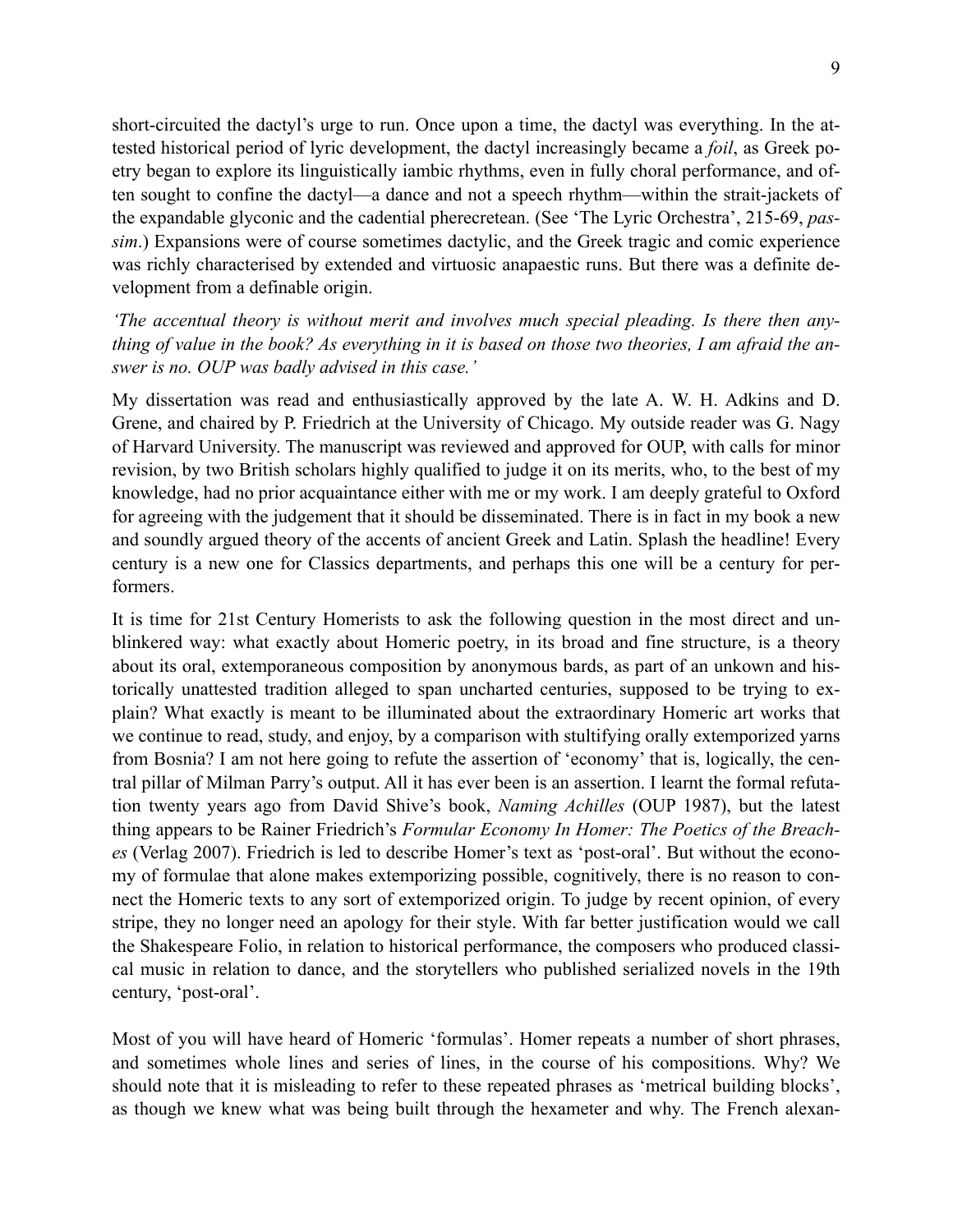drine, for example, divides its twelve syllables right down the middle. Each hemistich is also divided, not always isosyllabically, but isochronously in performance. Hence there is a pendulous symmetry in its declamation. The epic line, however, almost never divides down the middle, through tens of thousands of verses in Homer and others. There is no imaginable linguistic reason that a central diaeresis should be prohibited in a dactylic hexameter. The notion that language generates metre in ancient epic—a central assumption for a number of prominent Homerists runs foul on this and many other simple and obvious facts of Homeric usage. There must be a musical desire behind this rhythmic choice, based on notions of balance and a pleasing asymmetry, and of the line as a whole event, which determines the shapes of phrases whether they are repeated or not; only this desire can make any sense of the notion of a 'formula', as a thing that satisfies it.

Several theories attempt to derive the epic hexameter itself out of smaller lyric units. The prevailing idea is that the allegedly formulaic subunits of an hexameter line began life as shorter lyric periods, which in some inspired prehistory managed to stitch themselves together into the long hexameter lines. One uses the reflexive voice because a poetic or rhythmic motivation for this stitching, and then its prolific imitation over tens of thousands of lines of epic, is not given. It is sometimes even suggested that the formula—not just the Greek language, but some of the actual rhythmic phraseology found in Homer—has an Indo-European heritage. Proponents of these ideas appear to think that they are consistent with the notion of the formula as metrical buildingblock; whereas the latter in fact assumes the metrical line as a given, in relation to which the formula becomes a compositional convenience. What they are truly proposing is the formula as a *metre* building-block—a miracle, insomuch as it is a sort of thing that gives birth to its own parent.

There follow six intractable problems for the colometric derivation of the dactylic hexameter, with a seventh for the oralists who misguidedly champion this derivation.

*Problem the first* for such a derivation is that no such thing has been demonstrated for any other stichic line, ancient or modern, Indo-European or otherwise. Poets (and musical composers) have always composed in whole lines, and groups of lines. Testimony for Homer's aesthetic achievement in this regard is not lacking. People who respond to poetry with the sense that the poet is 'filling up his line', ought to have the courage simply to declare that they do not like this poetry, rather than explain it away (as, for example, 'oral'), or become scholars of it. It could be argued that the English free verse of the last century was a poetry of fragments, after five centuries of pentameter rule. The centre did not hold. What we have, at least initially, is 'line segments' freed rhythmically from the context of the archetypal line. Even if this is not the true history of free verse, such a development is at least plausible. But to claim that the English pentameter was itself *built* out of such fragments—precisely the structure of the claim of colometrist ideologues in the face of the historical precedence in Greek of epic texts over lyric ones—is to try to put Humpty Dumpty together again.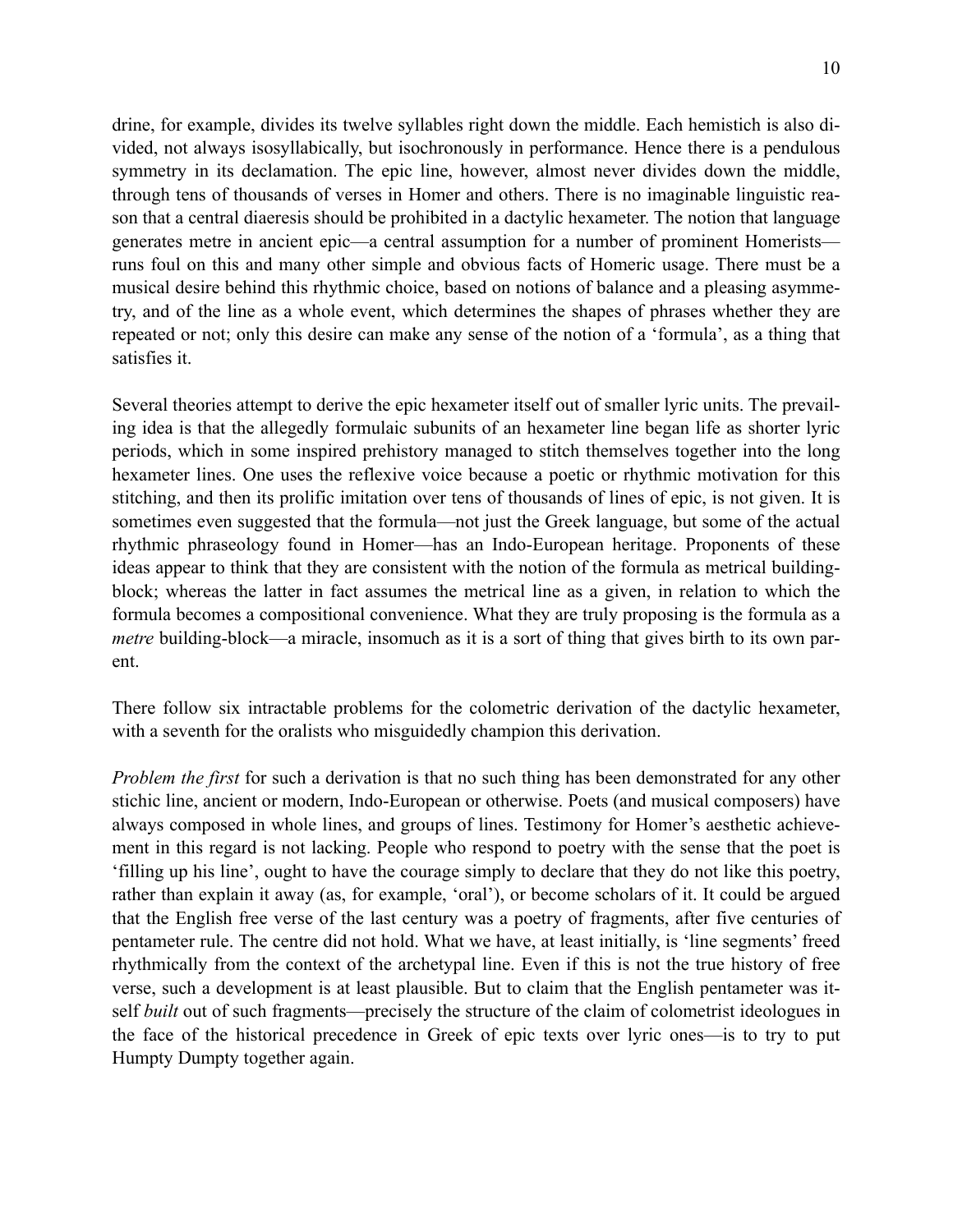*Partial* quotation in word, rhythm and melody, which is documented by [Gregory] Nagy in the case of Sappho and Homer, is not evidence of an integrity to the parts *prior to the original*, as is assumed in the concept of a traditional formula; partial quotation can be paralleled in other cases of musical revolution through history, whether we look to Renaissance polyphony in relation to plainsong, or to a bebop version of Cole Porter. Such quotation, nested within a new or merely idiosyncratic order, can help persuade an audience to get its bearings, and get hip. Snippets of hexameter phrasing in the mix give the verse legitimacy, by connecting the audience to its traditional music—at the very same time that the chorus seeks a new legitimacy in moving for the first time not so much to dactyls but to the rhythm of natural language. (241-2)

Nagy would like to claim that the curtailed Sapphic quotes are not quotes, but a direct tapping into the store of colometric formulae that is supposed to have predated the hexameter. I shall go on to address the fallacy (in the formal sense) involved here. But here is *problem the first* for a colometric derivation of the epic hexameter: there is not given any typological justification whatsoever for this kind of 'derivation' of a prolific, widespread, stichic line of verse.

It is a sign of desperation to claim 8th Century dates for lyric when no basis for such dating can be given. Here are the facts: lyric texts followed epic ones, and primitive lyric preceded complex lyric. The development in lyric is clear and historical and intuitive, for anyone with the judgement to distinguish Stesichorus from Pindar. But where did Homeric epic, the fully fledged chicken rather than the egg, come from? This is admittedly a mystery. But how does it help to put lyric first, in some proto-, ultra-primitive form with no conceivable exemplar—and make historical judgements that are not so much inverse, as literally perverse? Were the lost lyric forms complex and sophisticated enough to produce the panoply of epic rhythms and diction, only to revert to simplicity in the face of Homer, and recomplexify over time in the hands of Pindar and Sophocles? And why did these prehistoric lyric cola not agglutinate into other forms than the dactylic hexameter?

When it is understood that there is not really a competing suggestion, and that oralists have simply ignored the evident connection of the isometric hexameter to dance in their theorizing, perhaps my argument will be entertained at least with the suspension of incredulity which once greeted Parry's theory, and did not immediately dismiss it as about so many monkeys at typewriters, generating an encyclopaedia over the extensible centuries of a 'Dark Age'.

My criticism of both metrists and colometrists has to do with their falsifying mathematization of symbols that were intended to record rhythmic performance. In the book I address Nagy's derivation of the hexameter from the pherecratean. The pherecratean is a catalectic or cadence metre in relation to a glyconic.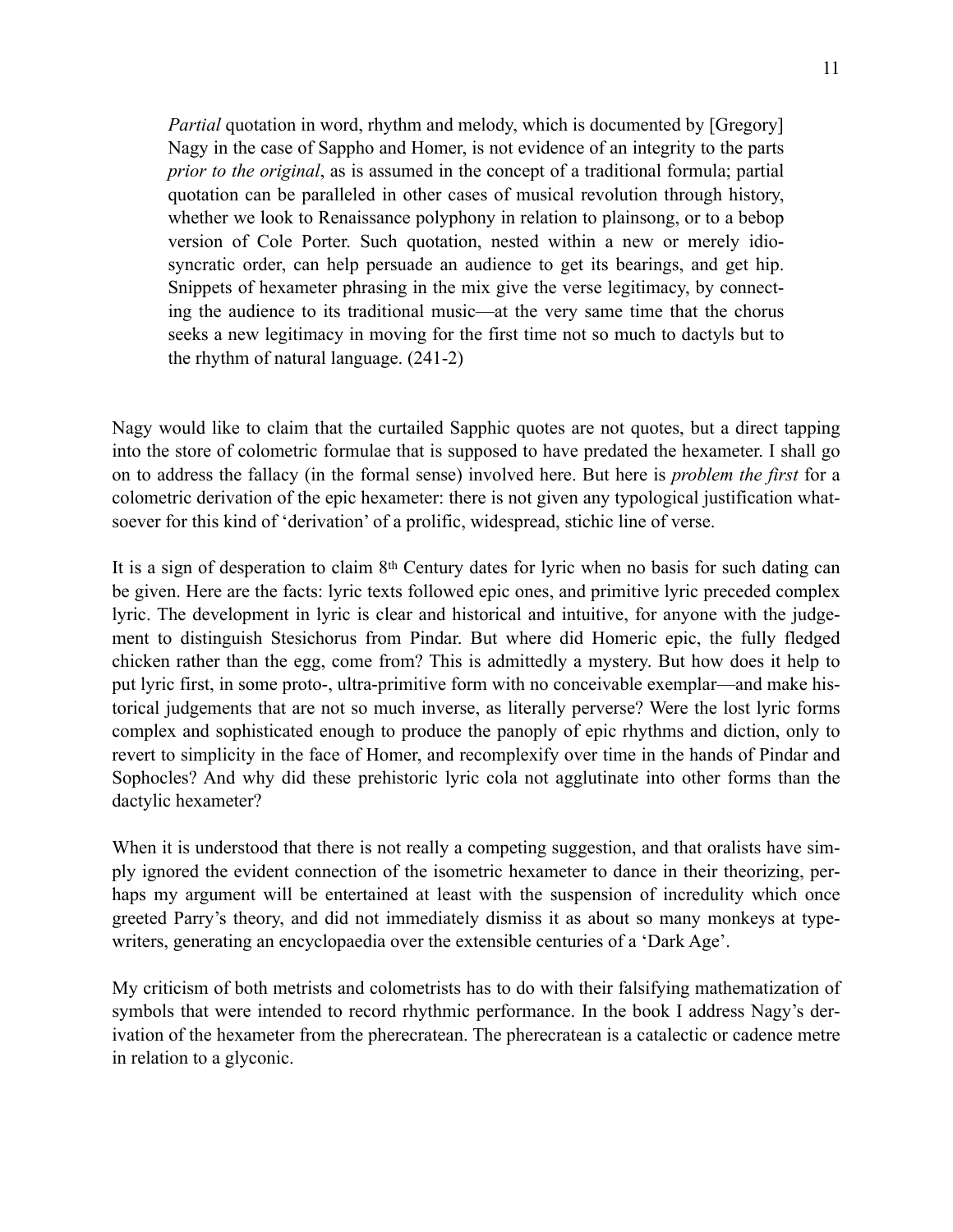| Glyconic:     | $X X - u u - u -$ |
|---------------|-------------------|
| Pherecratean: | $XX - UU - -$     |

One can hear the cadence effect well enough by ear, but if each syllable represented one step of the foot, the visual effect would perhaps have been even more emphatic. A glyconic that begins on the right foot would end on the left, and so a series of them can be strung together. The pherecratean, however, has one less syllable, and hence it begins and ends on the leading foot. In general, a catalectic metre is short one syllable in relation to its partner, and has an odd number of syllables; note that both of these properties make immediate sense if one moves to them physically.

It may at first sight make sense to say that a pherecratean has a synchronic relationship with a glyconic (i.e. it is the catalectic version) and that it has a diachronic relationship with the hexameter (it is the parent). The problem methodologically is that the nature of 'metrical opposition' is not analogous to phonemic or lexical oppositions in a synchronic state. To say that the glyconic/pherecratean relation is synchronic is like saying that  $2 + 3 = 5$  is a merely synchronic relation, or the relation between a fifth and an octave, or between male and female. The pherecratean does not exist without a glyconic; the catalectic version is derived from the original and exists in a definite musical relationship with it that is not determined by time or circumstance. There is not an opposition between them but a definite harmony. Every verse has to have a cadence: every glyconic or series of glyconics has to have a pherecretean. This is a fact of dance and rhythm, in no way analogous to a linguistic fact [unless something like 'every verb has to have a subject']. Think about 'shave and a hair cut' (*bum bum* ba *bum bum*), which *has* to be followed by—'two bits' (*bum bum*). In his diachronic claim, Nagy seems to think that you can isolate the 'bum bum' from its context—in which case it loses all its rhythm—and derive a whole new rhythm backwards from it, in anticipation of it as, once again, a cadence. But the pherecratean's *being* as a cadence derives from its relation to its original partner; whereas the sequence of dactyls that Nagy grafts on to it would naturally rather seek a rhythmic cadence in cretic-based forms, to judge by lyric practice (as in dactylo-epitrite). (163-4)

This brings us to *problem the second*, which is the problem with comparative metrics: it violates the most basic tenets of comparative historical reconstruction. *It can define no isolable units, like the phoneme, which interact synchronically and maintain their identity through time*. Comparative metrics, insofar as it presumes to wear the mantle and methodology of historical linguistics, is therefore *completely bogus*. Clever professors playing with signs does not a science make: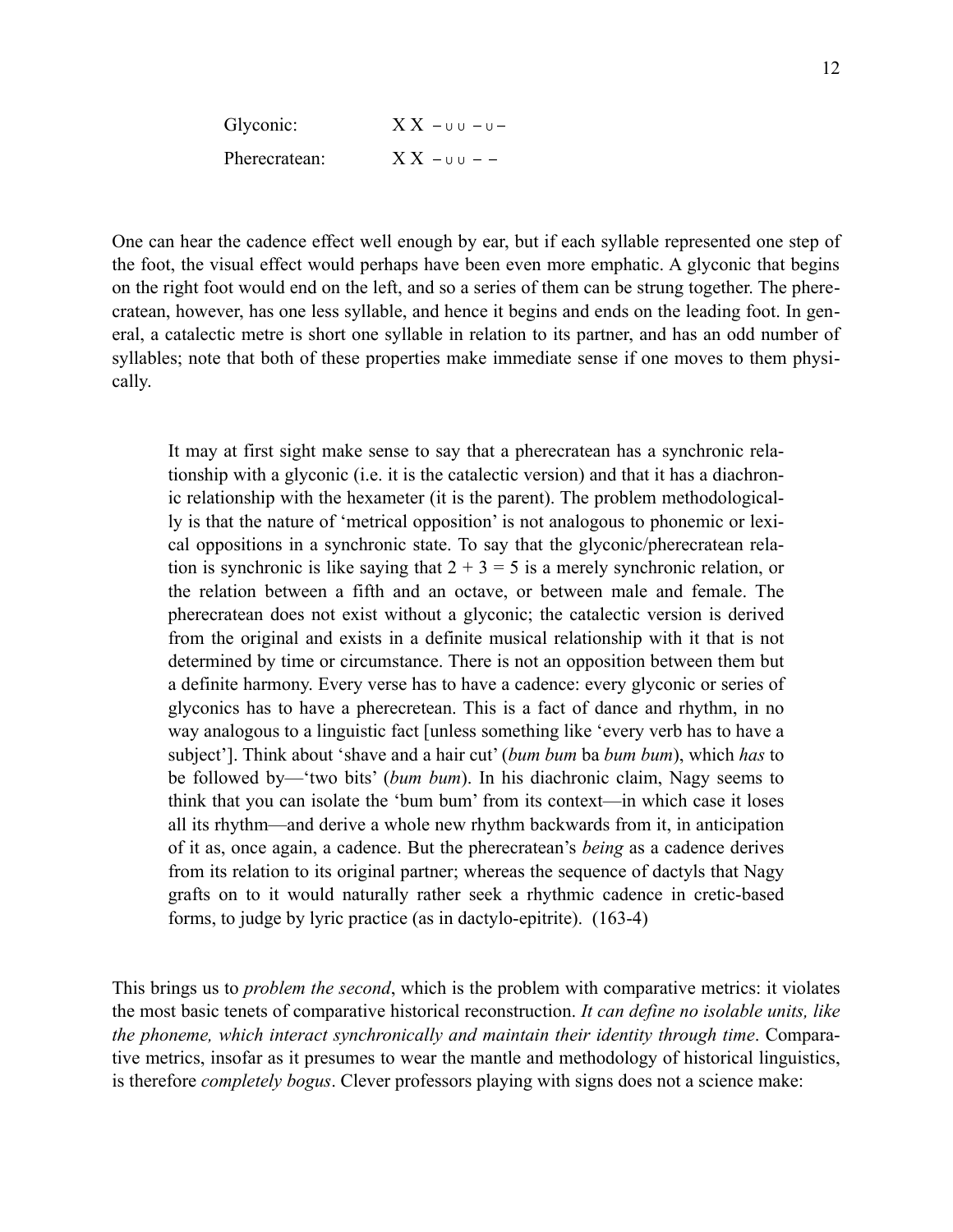It is not illegitimate to isolate an element in a diachronic analysis—for example, the feature 'voice' in a consonantal sound change. The question becomes, however: what in fact constitutes an isolable metrical element? If one were to rephrase the question as 'what is a *rhythmical* element?' one would immediately see that rhythmic patterns and oppositions occur that are in no way susceptible to a synchronic/diachronic analysis. Rather, the contrasting elements of rhythm remain constant and universal as long as we remain bipedal creatures who draw breath, and as long as numbers retain their properties. (164)

But when we turn to one of the proposed examples, we turn from pseudoscience to simple nonsense. This would be the now iconic comparison of the eight-syllable Gayatri verse form to a Greek glyconic. Here is the comparison which fueled the colometric fantasy. The Sesame Street test fails. (For those unfamiliar with the children's TV programme, the song goes 'One of these things is not like the other ...') These two things,

| Gayatri  | XXXX C C |
|----------|----------|
| Glyconic | xx c c c |

are not like one another. This is *problem the third*. Even from a mathematical perspective, the invariant part of the glyconic has six elements, the other four. If you think there is nothing worth noticing in the difference between a half and three quarters, why not pay more tax. But it is the reading of metrical elements as individual quanta, rather than integral groupings of feet, that leads to a spurious comparison. A mathematician may be struck by an identity in the final four elements of the invariant portions, and perhaps you are as well. But what are the *rhythms* doing in each case? The gayatri always closes in iambs, an ascending cadence; whereas the glyconic always closes with a descending dactyl, immediately followed by a cadential cretic. One has to cut up this invariant dactyl to make the comparison in the first place. Hence the true comparison is represented this way: **x x x x ia ia** and **x x da cr**. As I said, the Sesame Street test fails.

But simple similarity is not necessarily the phenomenon that drives a reconstructive comparison. It took long years of exploitative militarism and commerce before a British magistrate in the Raj noticed something genuinely worth comparing between Sanskrit, Greek and Latin. So …

… What is the point that drives the comparison? It is claimed that they are both lines of eight syllables with a 'variable opening and a fixed cadence'. Note that 'cadence' here has become a null term, meaning simply 'ending'; to judge by native descriptions and usage, it was the pherecratean that produced a feeling of cadence, in relation to a series of glyconics that could be extended at the poet's will. But more important to note is that this second feature connects the two patterns with virtually *every known human rhythm*. The English iambic tetrameter, for example,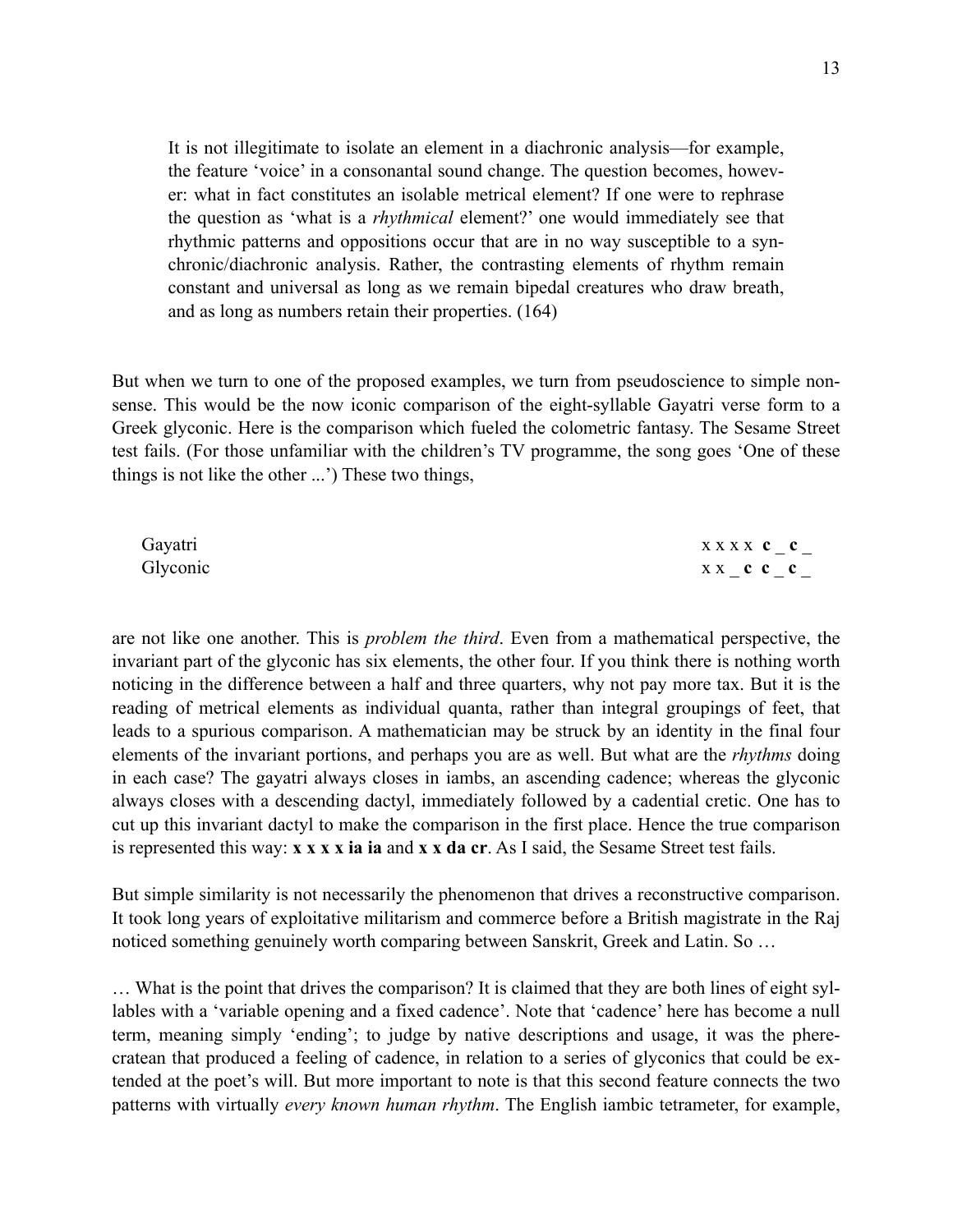another eight-syllable verse, is also fond of trochaic variation in the first part of the line (think of 'Déserts of vast eternity', from Andrew Marvell's *To His Coy Mistress*). Why should we pronounce any of these schemata 'cognates', and infer a common ancestor, other than the common rhythmic nature of our species as the generator of parallel forms? Disagreement finds its way to agreement; any human being knows this, who has had an experience of harmony or rhythmic satisfaction. It is not possible, or even prudent, to avoid sarcasm in this case. The proposed comparison and inference, and the generations of credence accorded it, discredit the whole project of comparative reconstruction. *There is no rational reason to connect these two sets of symbols at all, let alone as a basis for comparative reconstruction of an eight-legged common ancestor of some kind*. *Problem the fourth*.

(It is amusing to speculate about the reconstruction: does the dactyl in the Greek exemplum suggest the influence of a non-Indo-European neighbour? Or do we apply the rule that an unusual variant is likely to be original—a survivor in the face of the iambic IE juggernaut, which even took over Greek versifying?)

But we have not yet got to the salient point. In the Sanskrit line, the second and fourth syllables (in the 'variable' part) are usually long. In other words, the Sanskrit line is iambic, like Marvell's tetrameter. The invariant part of the glyconic, however, always contains a dactyl abutted by a cretic (BUM bada bumba DUM).

This suggests that a concrete and distinctive dance step determines the form of the glyconic. It is not a bunch of stuff prior to an iambic punch. That invariant close in the Greek case is a dactyl abutted by a cretic, *descending modulating to ascending*. The gayatri verse ends in simple ascending iambic. The rhythms do *not*  in the least resemble each other. They are as different as can be in the realm of the realities of rhythm and rhythmic expression … (240-1)

I draw on Antoine Meillet, who is generally championed by oralists, for his most important observation in this context. He points

… to the equality in length of arsis and thesis in the dactyl as 'une innovation du grec'. [That is, the strong and weak parts of the foot have the same time length.] This fundamental isochrony in the foot, unique to Greek, is itself evidence of an orchestic origin for Greek metre. A language-derived metre would rather be expected to build itself out of contrasting time pulses, as Meillet well understood. An isochronous foot generates isometric music. Isometry is a prevalent characteristic of dance and of dance music. Neither Greek nor any other Indo-European language appears to have been designed to reinforce isochronous dactyls. (158)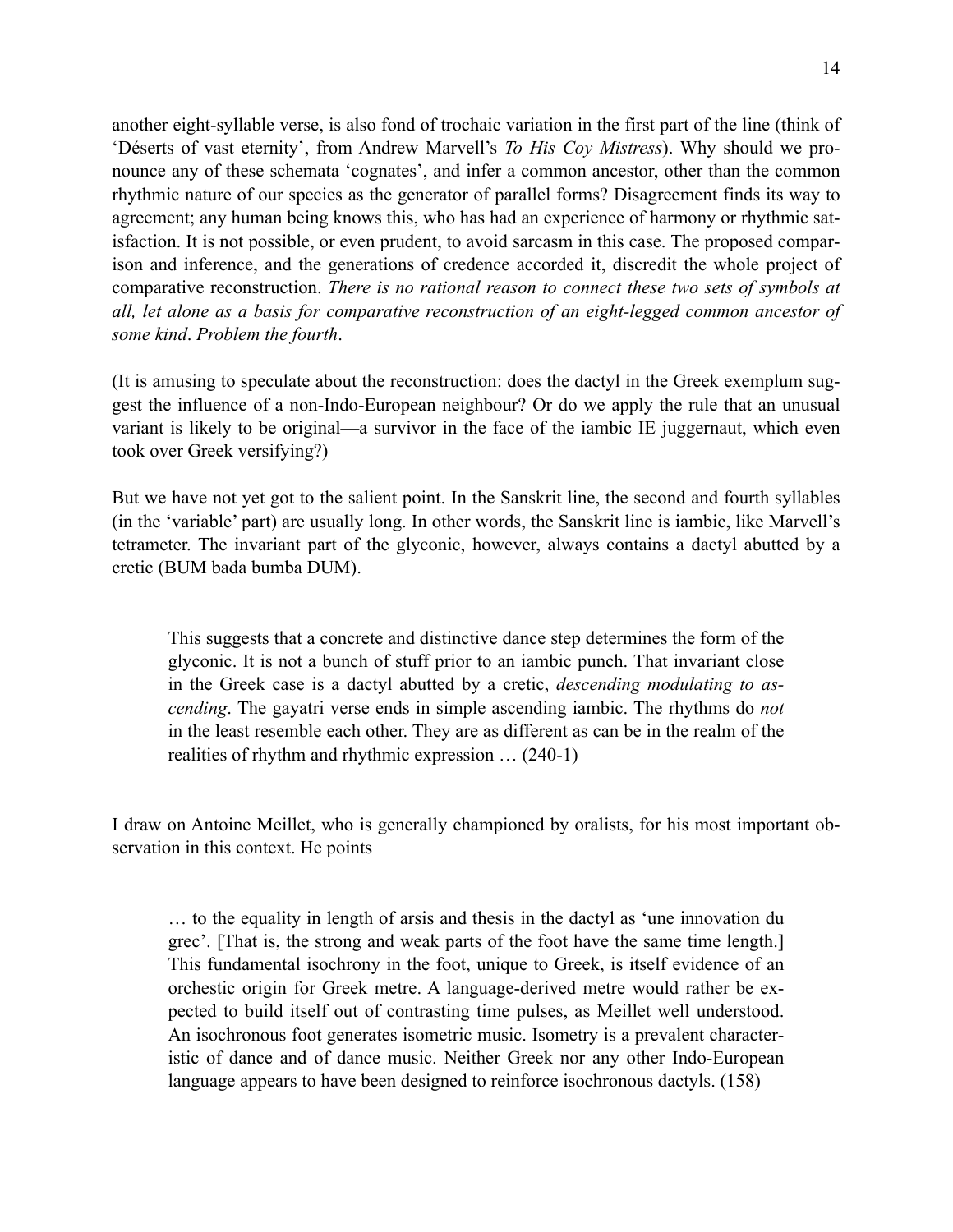The dactyl continues to be unique to modern Greek folk dance. The descent of Greek populations is admittedly controversial and its history politicised, but to deny a connection between the modern συρτός and ancient dactyl-based metres is to claim a sort of spontaneity in Greek soil and air, which mysteriously asserts itself upon its inhabitants, and makes them dance funny.

So apart from the fact that there is no rational basis for comparing the comparanda in order to reconstruct a common parent, the comparates, Greek glyconic and Sanskrit gayatri, are positively dissimilar in definitive ways. The invariant portions of the compared lines are not only of different lengths, but of unrelated rhythms. And in particular, the glyconic's obligatory dactyl is unique to Greek. This is *problem the fifth*.

What we have next to deal with is in fact fallacy in the logical sense. Description is what it is: only extreme errors in historical description can lead to positive fallacy. A reviewer of my book speaks for the would-be orthodoxy:

It is also generally held that the forms of cola in Indo-European meter are derived from the formulae of oral poetics; this observation goes back to Parry and has been developed both within Greek and by comparative observation of other traditions (Lord, Foley, Schmitt). The recurring phrases of Greek epic have particular metrical forms, and the words and the rhythms grew up together. (Anne Mahoney, 'Review of *The Dance of the Muses: Choral Theory and Ancient Greek Poetics* by A. P. David'. *Versification* (arsversificandi.net), 4 (2007-8) 1-2)

That words and rhythms grow up together in poetry is a pleasant and natural enough assumption, which may also be generally true. It is absurd, however, to apply this bromide to the peculiar case of ancient Greek, and to archaic epic in particular. Meillet's observation that the dactyl was a Greek innovation is a distinction to be focused on rather than glossed. Pierre Chantraine provides voluminous evidence that the non-contrasting time pulses of the dactylic hexameter forced a violence on the language that could not be expected in a situation where 'the words and the rhythms grew up together.' As I mentioned above, he puts it without either fanfare or controversy: 'il apparait que le rhythme naturel de la langue grecque s'adaptait mal à la métrique rigide de l'hexamètre dactylique.' (see 158-9) The claim, remember, is that phrases that were originally lyric cola became the formulas of epic hexameter. Here is the fallacy:

Epic hexameter phrasing everywhere exhibits phonological and morphological adaptations, necessitated by the metre, while lyric metres depend upon and conform to the native quantities of words: the ubiquitous metrical pressure on linguistic form observed by Chantraine in the hexameter is nowhere to be found in lyric pherecrateans. Consider the implications of this for Nagy's hypothesis. Much of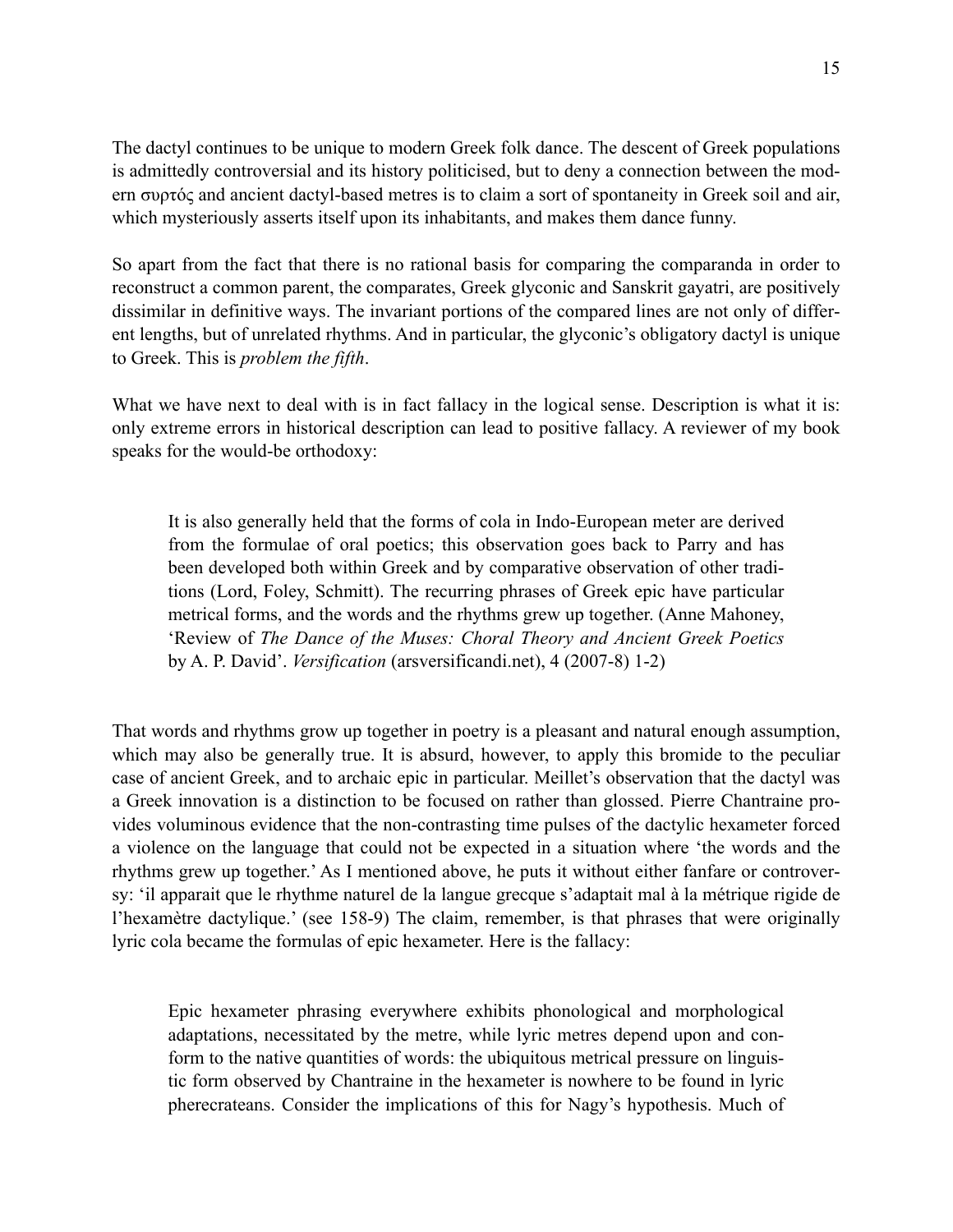the 'formulaic' material in extant epic, which *does* display phonological and morphological alteration, does not belong to the period that actually produced the metre[, if 'the words and the rhythms grew up together']; it must rather be interpreted as a later product of assimilation to the hexameter, which, most paradoxically, had to have displaced such traditional material as *did* once generate the metre, and so did in fact fit the form euphonically and naturally without phonological alteration. How could such a displacement have occurred? This paradox ought to discredit any attempt to 'derive' the hexameter from smaller Aeolic lyric units (this is also [Martin] West's approach). The paradox is that apparently 'language-driven' metres (Aeolics) are being asked to generate a metre whose extant poetry displays extravagant distortions of language. The maladaptation to Greek is not claimed for her lyric metres. (164-5)

The conclusion that follows from oralist premisses is actually a welcome one to me, and anyone else who finds Homer violently original and even satiric about tradition; but one ought not to accept conclusions from false premisses, and one very much doubts that oralists have thought these things through:

[Anyone] who work[s] from the premiss that the dactylic hexameter is a product of the Greek language, ought to consider how expensive is this assumption for [the oralist] belief in the traditional nature of Homeric diction. Once the facts of Chantraine's description are taken into account, one is obliged to conclude that Homer's language has *displaced* such native formulae as were required to generate the metre. Hence the premiss leads inexorably to the conclusion that Homer is *non-traditional*, that the extant diction of epic is an *innovation*, and that its meaning and implications can give us *no direct evidence of either traditional language or thought* as it bears on the Homeric poems themselves. An investigation into Homeric tradition through its diction must therefore begin by abandoning this premiss. (165)

This is *problem the seventh*, and it arises only for oralists, that Homer's diction is non-traditional. *Problem the sixth* is the fallacy that language-driven metres like Aeolics can be used to generate a metre whose extant poetry ubiquitously displays extravagant distortions of language. The text of Homer cannot be composed of traditional formulas, if it was combinations of formulas welladapted to the rhythm—lyric cola—that originally generated the hexameter.

In sum: the derivation of the Homeric hexameter out of smaller colometric 'units' fails because 1) there is no typological basis given for such a derivation of a line; 2) the study of comparative metrics, on analogy with comparative reconstruction in historical linguistics, is bogus; 3) the Sesame Street test fails when one compares Sanskrit eight-syllable forms with glyconics; 4) the